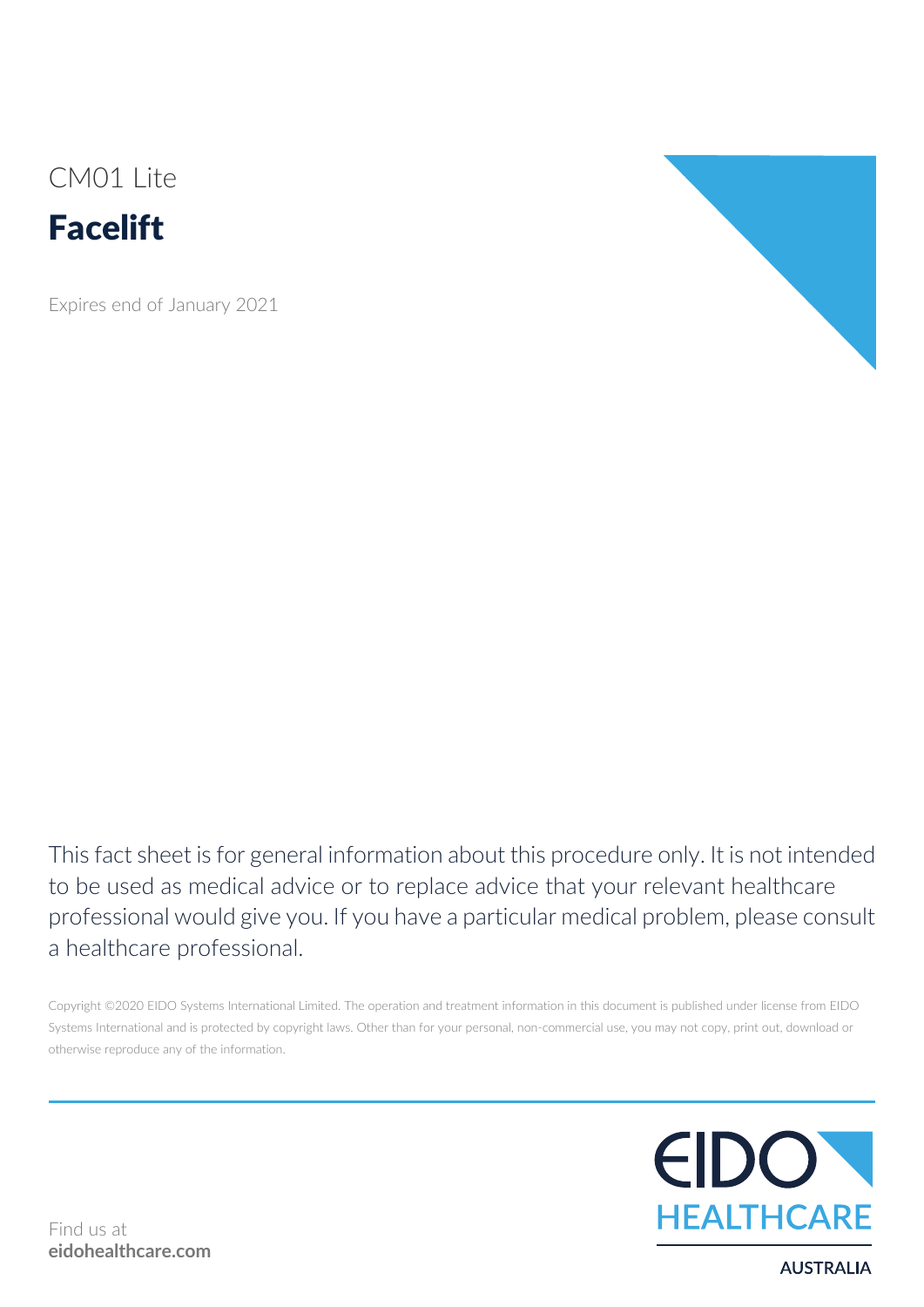# **What is a facelift?**

a

A facelift is an operation to tighten and lift the soft tissues of your face and neck.

# b

a Sagging soft tissues b Reduced signs of ageing

# **Is a facelift suitable for me?**

As you get older, gravity pulls down on your skin and soft tissues of your face, causing them to sag. A facelift will reduce the signs of ageing in your face and neck.

You are most likely to benefit from a facelift if you have one or more of the following signs of ageing.

- You have deeper folds in your skin on the sides of your nose and mouth.
- Your cheeks have begun to sag.
- You have developed a double chin or folds in the skin of your neck.

Your surgeon will carry out a detailed assessment before deciding if surgery is suitable for you.

# **What are the benefits of surgery?**

Your face should look younger. Most people who have a successful facelift are more comfortable with their appearance.

# **Are there any alternatives to a facelift?**

Your surgeon may be able to assess you for resurfacing or injecting Botox to smooth out fine wrinkles. Deeper wrinkles can sometimes be filled out using fillers, fat injections or implants.

Fat grafting involves injecting fat from other areas of your body into your face to make your face look more full.

# **What does the operation involve?**

The operation is performed under a general anaesthetic and usually takes 2 to 3 hours.

#### **SMAS facelift**

Your surgeon will need to make a cut on both sides of your face.

They will separate your skin from the underlying SMAS layer in the area of your cheeks and neck. Your surgeon will cut under the SMAS layer, lifting it upwards and tightening it.

Your surgeon will tighten your skin upwards towards your ears and remove any excess skin.